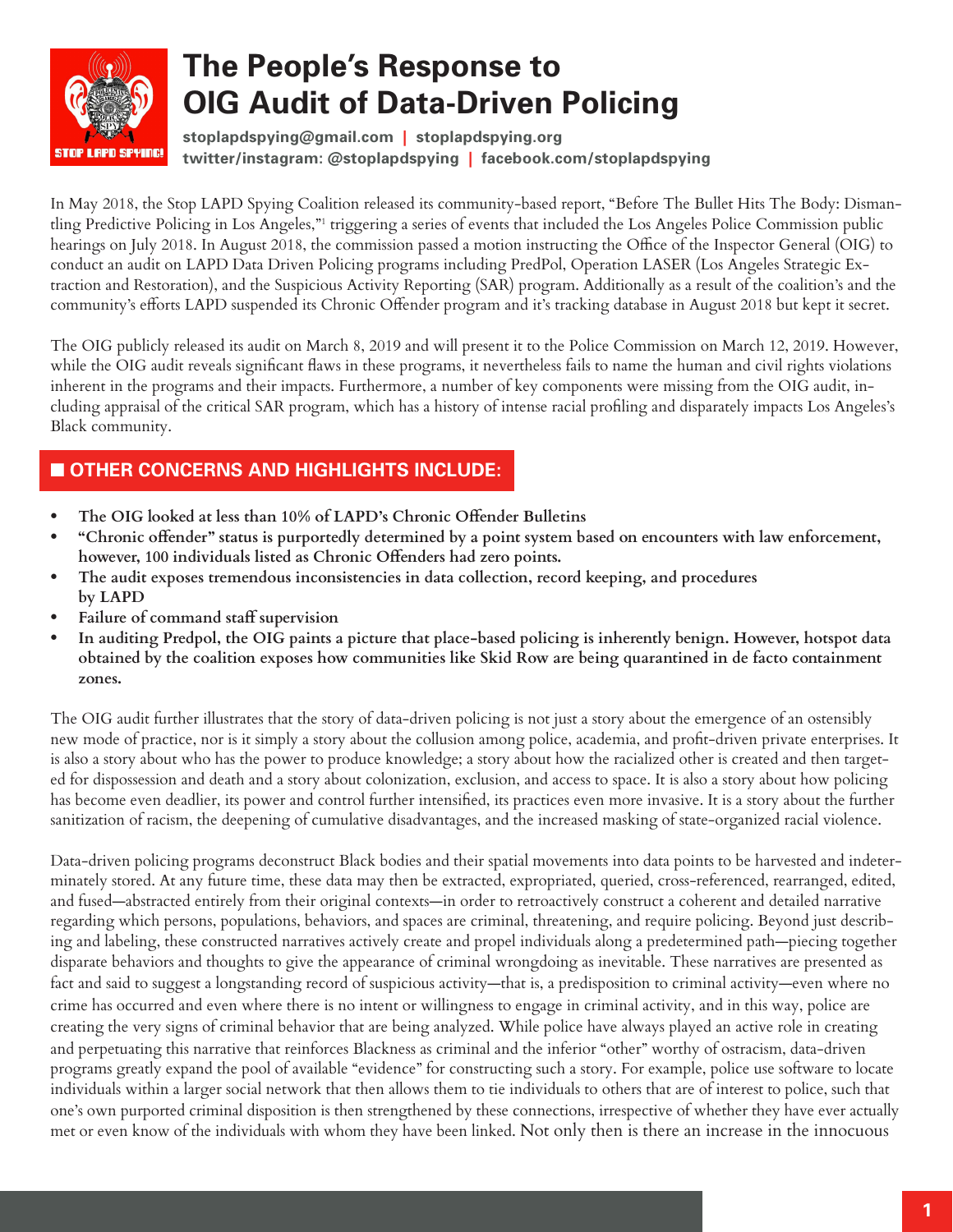factors that are alleged to warrant police attention, but these programs then work to fast track individuals into increased police scrutiny and surveillance and broaden the pool of potential individuals and locations to be targeted—all of which now occurs at even earlier stages than ever before.

Because these constructed narratives are marshalled as evidence that particular persons and places are in need of increased police attention, they also rationalize further diffusion of crime-suppression tactics and technologies, such that the program continually expands itself as more data are collected and fed into the program. This fuels another core function of data-driven policing programs: to reconfigure the removal and eradication of people, and the seizure of property and land, as a rational and logical response to the constructed threat posed by the populations that inhabit those spaces. Abatement actions and evictions issued through the collaboration between LASER and the Los Angeles Citywide Nuisance Abatement Program, ostensibly as a response to alleged crime or a perceived criminal propensity, are granted a renewed air of legitimacy by buzzwords like "technology," "data," and "algorithms," which work to mask the human agency and subjectivity inherent in these decisions. Data-driven policing programs do not use data simply to inform the policing of behavior defined as criminal or threatening, but also to police the boundaries between colonizer and colonized, between property ownership and people as property, and between life and death.

### $\blacksquare$  **CHRONIC OFFENDER BULLETINS**

The Chronic Offender Program shares in the long history of actuarial profiling in criminology, alongside now debunked categories of "a criminal class," "career criminals," and "super-predators." As the latest incarnation of this discourse, "chronic offender" status is ever-changing, discretionary, self-reinforcing, and varies–even amongst LAPD divisions. This experimental mode of policing is by definition conjectural and speculative; its harms, however, are actual. Police encounters, at the scale of person-to-person contact, are structured by the range of actions available to officers by law, policy, and departmental norms, and by the knowledge and information that shape how they choose to exercise their discretion and adhere to these constraints. Chronic Offender Bulletins are a mode of institutional knowledge and a structuring condition of police encounters. As disseminated to line officers, they are scaffolded by the authority of "science" as well as "expert" vetting by commanding officers and Crime Intelligence Detail (CID). How an officer is preconditioned to perceive individuals is of fundamental concern for procedural justice, and in an encounter with individuals so convincingly branded as "chronic offenders," officers are bound to begin with a heightened sense of threat—substantially increasing the likelihood of violence and harm.

The OIG's review of the Chronic Offender program, however, was unconcerned with this structural threat. Framed almost entirely around questions of design and implementation, the audit attempted to understand the program solely through the documentation and informatic practices enacted by the LAPD, rather than by its material impact on the community. Unsurprisingly, this approach revealed inconsistencies in both policy and practice at all levels of the program. This lack of rigor allows LAPD to use the existence of a policy as a shield against what would otherwise be recognized as racist behavior, while simultaneously taking advantage of policy gaps to enact that behavior; the OIG even notes that officers in some divisions were instructed to manufacture ("develop") reasonable suspicion to justify stopping persons listed on the bulletin. When it came to the program's "effectiveness," the OIG claimed that a lack of reliable data precluded any meaningful conclusions. When it came to community impact, the OIG baselessly speculated that the program was harmless.

Given their focus and priority, the OIG's recommendations are similarly procedural; the collateral effects of this include:

- **• In wrongly assuming that better documentation implies better policy, the OIG has deferred the question of impact assessment and surrendered it to the police themselves—the very body it has criticized for producing incomplete, compromised, and institutionally biased data.<sup>2</sup>**
- **• The LAPD, now accountable to itself for program assessment, will continue to translate their ad hoc informatic practices into OIG-sanctioned protocols, removing any community recourse for police abuse.**
- **• The OIG legitimates and naturalizes the category of Chronic Offender, casually suggesting that it could be operationalized as "high-risk parolees or probationers with search conditions."<sup>3</sup> That this is a poorly defined, loosely designated category is no accident; it has been and continues to be a discursive strategy used to validate what the OIG itself reveals to be highly discretionary, often violent encounters with historically and structurally marginalized people.**
- **• The centralized, uniform, presumably interoperable data protocols the OIG recommends will allow the LAPD to freely circulate the stigmatized status of Chronic Offender—a category we reject wholesale for its pseudoscientific and racially fraught connotations—throughout the information-sharing environment, ossifying this classification with no due process. These harms are compounded by the LAPD's records modernization initiative and ambitions to make individuals' data widely available to various state actors.**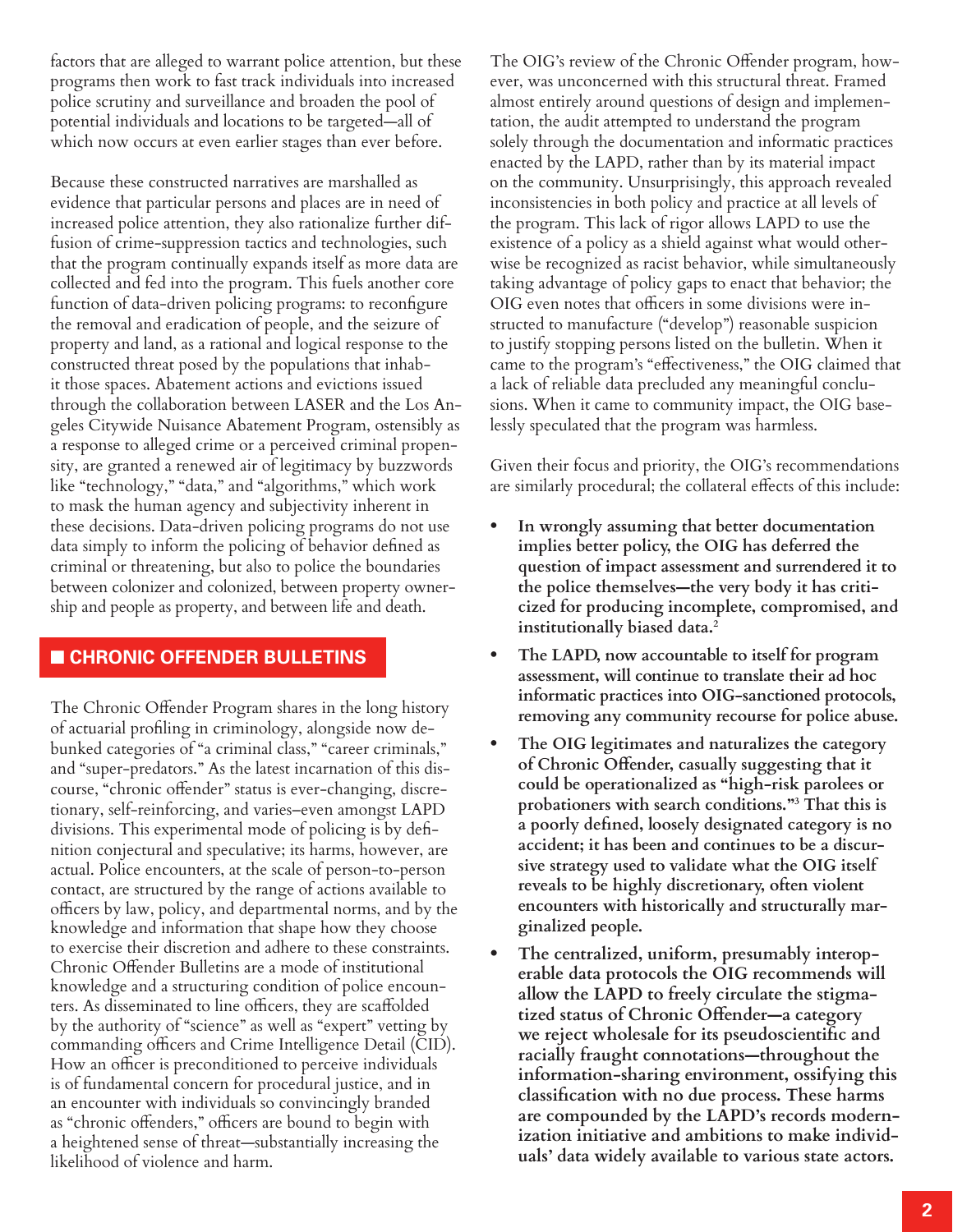#### n **LASER ZONES**

In its examination of LASER Zones, the OIG compares changes in "dosage" (police time spent in the area) and reported violent crime over time. Besides reinforcing the false notion that police activity and predictive policing programs' "effectiveness" can be measured by short-term observation of reported crime rates, this comparison is completely useless to the community because it is based on a set of assumptions and definitions regarding "crime" and "safety" that the community does not accept. Moreover, the LAPD and the OIG both present increased police visibility as a fundamentally harmless method of deterring crime, when it in fact functions to displace residents from their communities and create cycles of trauma.

Directed by LAPD supervisors, officers are assigned "missions" of spending time in

LASER Zones and other areas with "recent crime activity." Officers are instructed to record the number of Field Interviews (FIs), Citations, RFC, Arrests, Traffic Warnings, and Pedestrian Stops conducted per shift. Recently obtained LASER Patrol Mission<sup>4</sup> sheets from 77th Street Division demonstrate how mission sheets also make note of "Hood Days," which District Attorney Jackie Lacey describes as a day that "generates an increase in gang and criminal activity in the affected area."<sup>5</sup>

Other patrol missions detail assignments of "robbery suppression" within and around LASER Zones, for example 77th Street Division. Patrol mission sheets describe the "suspect" as simply M/B, for Male/Black.<sup>6</sup> Separate documents recording the activity of Metro Police patrols note missions from CSOC and Commander Dennis Kato as simply, "Crime suppression in 77th Division."7

In LASER Zones and other "high crime" or "known gang areas," officers surveil the community and profile people that are there. Some known police activity:

- **• June 10, 2016: Gang Enforcement Division (GED) Officer Kumlander stopped a car in a 77th Street area LASER Zone as a person in the car was wearing a white Black Sox baseball cap on what the DA's report<sup>8</sup> describes as a "Hood Day." During the stop Kumlander killed Keith Bursey, a 31-year-old Black man, shooting him once in the chest and twice in the back.**
- **• October 16, 2016: Metro Officer Guillen was "conducting pedestrian and vehicular code**



Map prepared by 77TH Intelligence Detail. For internal distribution only

**enforcement in high-crime areas," per "crime suppression" assignment in 77th Street area. Officers passed a car containing 18-year-old Black youth Carnell Snell Jr. and initiated a chase after he looked in their direction, "appeared startled, then leaned forward towards the front passenger seat." Guillen killed Snell by shooting him in the back.<sup>9</sup>**

**• December 18, 2016: Metro Officer Ruiz was patrolling a "known gang-area" in an unmarked car, "assigned to a crime suppression detail in 77th Street area." Officers passed Ryan Joseph, a 20-year-old Black man, and initiated a stop that ended when Ruiz killed Joseph by shooting him twice in the middle of his back. <sup>10</sup>**

These are but a few of the lives stolen by police who have been empowered and instructed to "suppress crime" in areas LAPD and their research partners deem "high crime" and/ or a "known gang area." Be it through the constant, oppressive surveillance of communities and patrols that view even the act of turning away (of not wanting to be surveilled) as an act of suspicion that demands pursuit, $11$  or through the rigid expectation of stops, citations, and arrests that structure police encounters and confrontations, or through the dehumanization of people and entire social groups by references to community members in official documents as "tumors"<sup>12</sup> or "the worst of the worst,"<sup>13</sup> LASER Zones empower officers to regard everyone within them as suspicious, and to take whatever actions they deem necessary to "restore safety" and eliminate the threat.